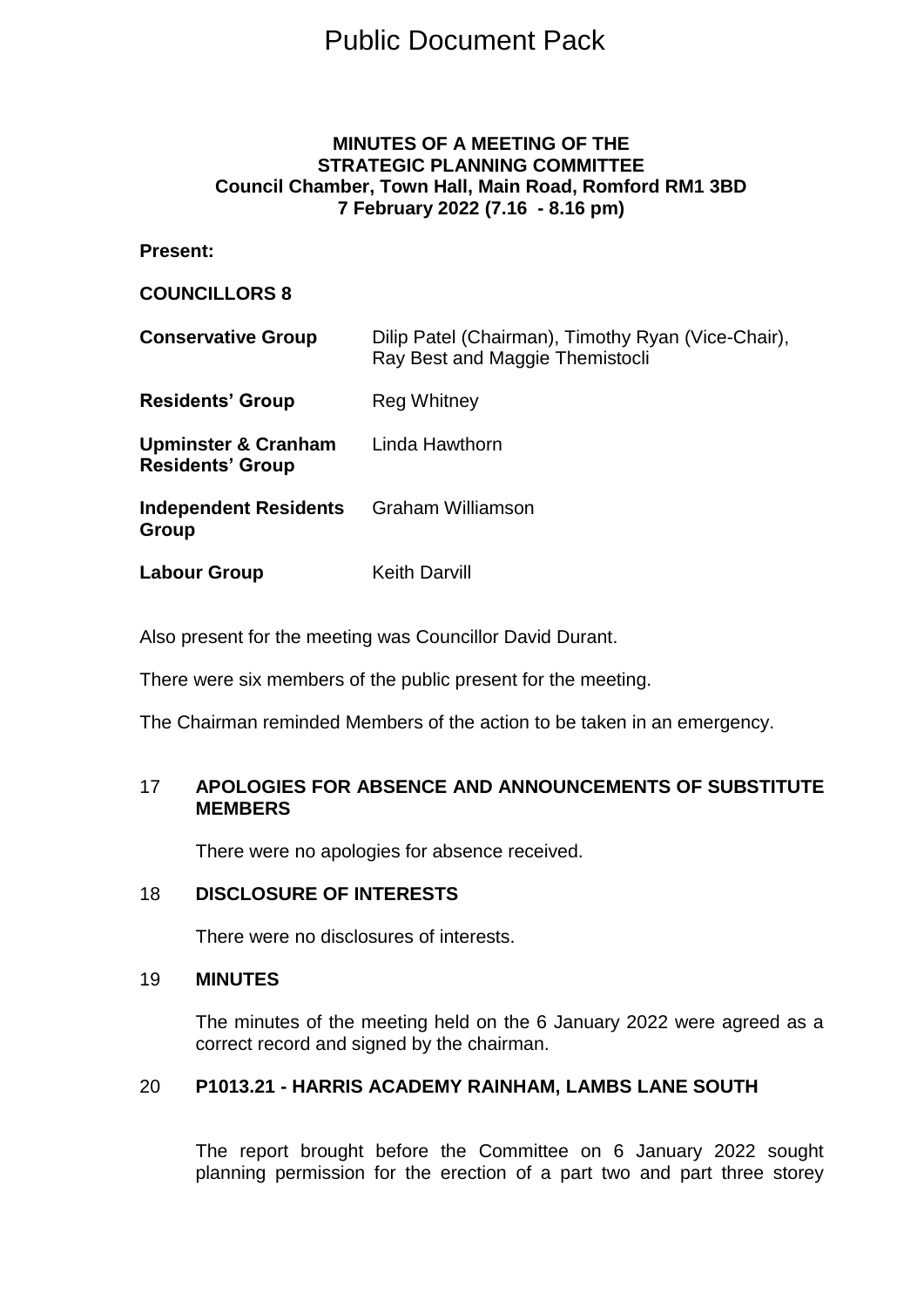building to provide a new sixth form building, with associated access and parking, following demolition of the existing swimming pool. At the 6 January 2022 meeting, Members resolved to defer the application, for further details to be provided with regards to 4 key areas. Therefore the purpose of this report was to provide the Committee with responses to those questions. The responses where summarised from the report as follows:

- 1) The Sixth Form Travel Plan set out a range of measures to encourage staff and students to use sustainable modes of transport to travel to and from the Sixth Form College. Travel Plan measures sought to encourage a modal shift in travel away from the private car. The Travel Plan measure sought to address 2 principle issues: students being dropped off/picked up by car and staff travelling to the college by car. No students would be permitted to drive themselves to school as a requirement of entry to the Sixth Form and various measures were set out in the report.
- 2) The proposals were publicly funded by the Department for Education and as such it was mandatory that it was entirely compliant with the specification created by the Department for Education (DfE) and the school specific brief and bespoke schedule of accommodation, all documentation created by the DfE to ensure that all of their developments were designed to be compliant with their own standards. The scheme had been developed by the Design Team in close collaboration with the DfE and the developed design had been validated by both the Operator School (Harris Rainham 6th Form) and the DfE's Technical Advisors as having met all relevant standards. With respect to the need for the Sixth Form College, the Council's Assistant Director of the Education had further confirmed that the proposal for a new 400 place sixth form college at Harris Academy was much required as the South Area of the Borough was the only area without a sixth form in any of the secondary schools. As such the proposals would ensure that the needs of Havering pupils in this local area could be met, while helping to drive up quality & standards.
- 3) Further information was provided by the applicant with respect to public transport and was considered that the proposed Sixth Form was accessed by 4 bus services with good levels of frequency during the peak periods. The predicted demand generated by the Sixth Form was expected to be accommodated within the existing capacity without impact. The overall low impact indicated that bus enhancement measures associated with this proposal were not necessary. This view was also confirmed by TfL who confirmed that the proposed development would not result in an adverse impact on the bus network. In terms of highways safety, the Council's highways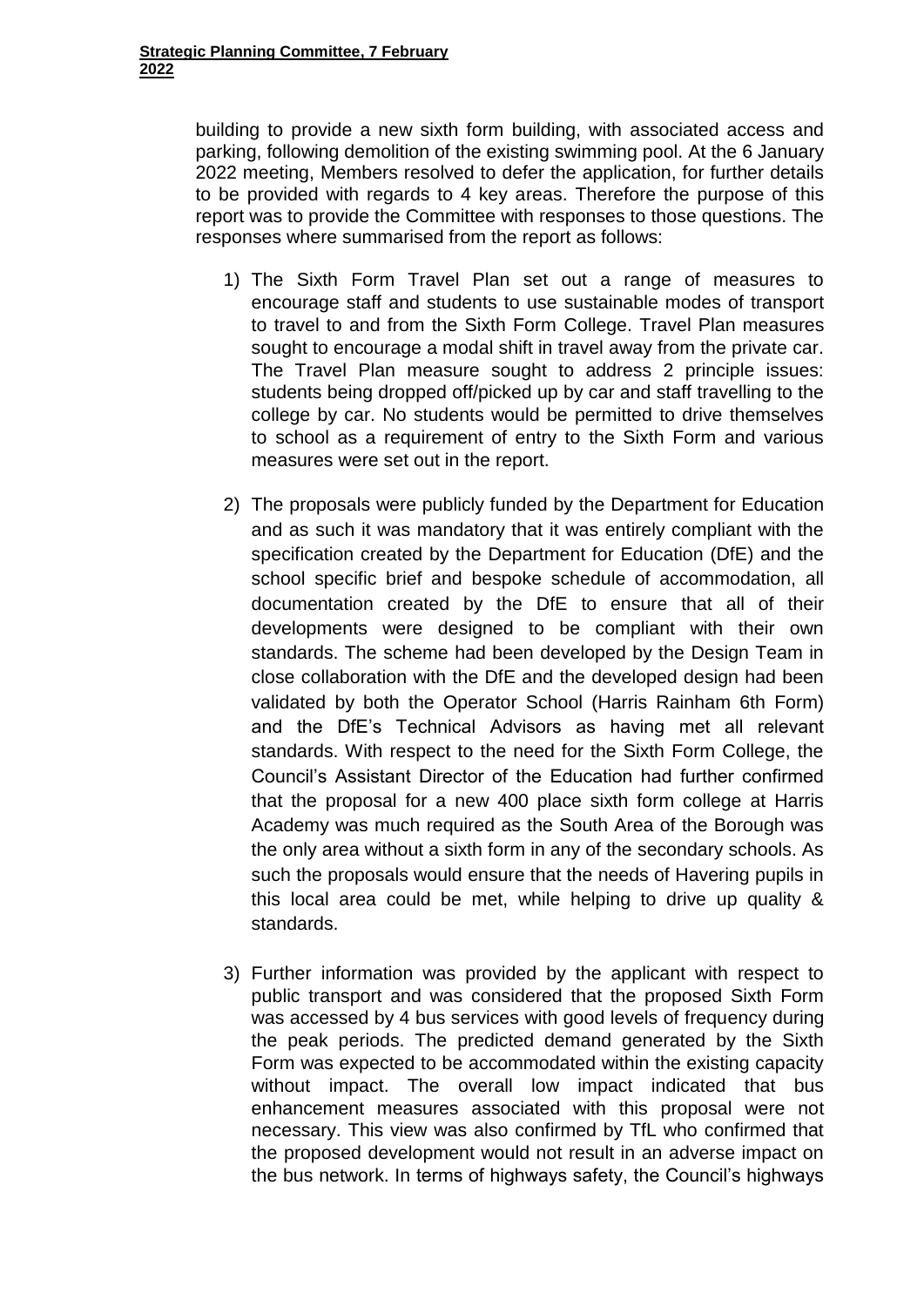officers have confirmed that, currently, the Council were in the process of undertaking a review of all the parking around all the junctions in the Borough. However, this undertaking amounted to significant work and that the funding for the works was yet to be finalised.

4) The evidence with respect to the highways information and analysis in the Transport Assessment indicates that there did not appear to be significant on street parking problems in the area. Furthermore, through the Travel Plan measures and disciplinary procedure, the proposed academy should not trigger the need to provide additional off street parking spaces. However, in order to provide assurance to the council, the applicant would agree to a mechanism through the s106 that if the identified measures failed to resolve an on-street parking issue from staff / students to increase on-site parking provision. The Sixth Form would carry out a Staff Travel Survey annually as part of the monitoring strategy proposed within the Travel Plan. The survey would seek to identify the proportion of staff (employed at the Sixth Form only) that travel by car and park onstreet. The Academy would be working closely with the Travel Plan Co-ordinator, the Local Authority and local stakeholders in implementing and monitoring the Travel Plan on an annual basis to ensure all parties' issues were successfully managed and mitigating measures would need to be secured through the s106 legal agreement.

With its agreement Councillor David Durant addressed the Committee and raised concerns over parking and its effects on surrounding residents, the travel plan, and further highway contributions.

Members made comments and had conversations around concerns over parking restriction implementation, contractual parking conditions for staff, student parking sanctions, actual number of parking spaces in the surrounding area, and additional bus stops outside the college. Monitoring the situation gave some assurances and it was suggested that the applicant apply for planning permission to develop further space surrounding the school for parking.

Officers explained that there was no further planning permission sought for an additional car park because the applicant believed parking would not be a problem. However, this could be looked into further and officers would reflect on whether to advise the applicant to apply for further planning permission for parking.